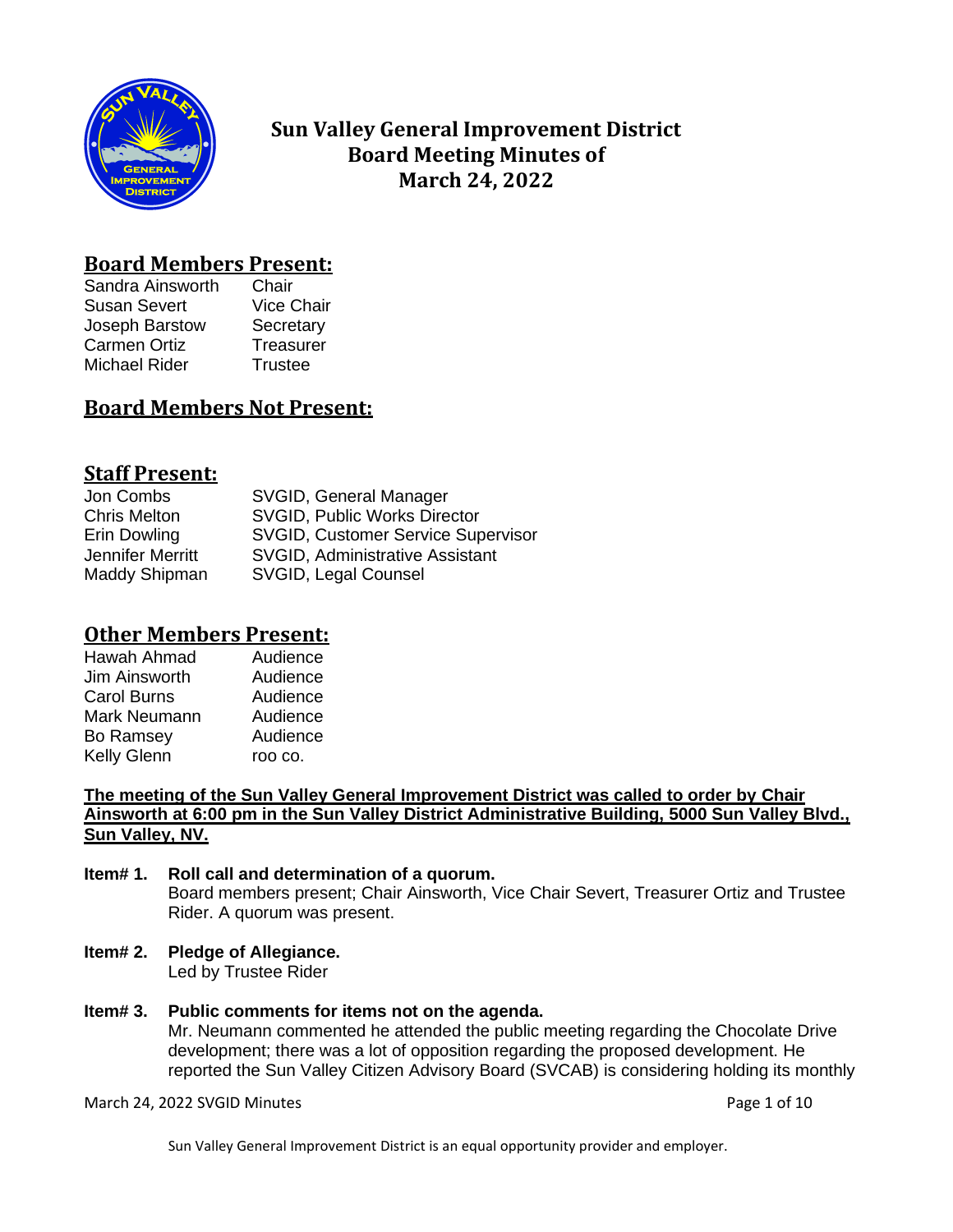meetings at Hobey's Casino; their banquet room is available the first Saturday of each month. This would accommodate the SVCAB desired meeting schedule and not interfere with any of the programs that take place at the Sun Valley Neighborhood Center. Lastly, he gave a brief update regarding Highland Village development. The developer is seeking HDS zoning to build more homes per acre. Mr. Neumann will be attending the upcoming meeting to convey the desire to keep Sun Valley as a rural community.

Ms. Ahmad announced her candidacy for Washoe County Commissioner District 3. She welcomes the opportunity to meet with the Sun Valley residents to hear what the needs are for Sun Valley. She commented on the proposed low-income housing development on W. 1<sup>st</sup> Avenue; she stated this proposed development is an interesting opportunity for the Sun Valley community. The developer Ulysses Development Group LLC wants to be a community partner and welcomes public input on the project.

Trustee Rider announced Cal Ripken Baseball League will be hosting their open ceremonies on April 2, 2022 at Gepford Park starting at 11am. The league has invited the District to attend the open ceremonies. He also reported the SVCAB is scheduled to meet April 2, 2022 at the Sun Valley Neighborhood Center at 10am.

#### **Item# 4. Motion to approve the agenda.**

*Vice Chair Severt made a motion to approve the agenda. Trustee Rider seconded the motion. The motion carried unanimously.* 

## **Item# 5. Certify posting of the agenda.**

Ms. Merritt certified posting of the agenda.

#### **Item# 6. Trustee/Manager's announcements, request for information, and statements relating to items not on the agenda.**

Mr. Combs announced the flag is half-staff until sunset March 27, 2022 in honor of Madeleine Albright. SVCAB meeting is scheduled for April 2, 2022 10 am at the Sun Valley Neighborhood Center. Lastly, Sun Valley Easter Egg Hunt sponsored by the District and Community Services Agency, is scheduled for April 9, 2022 beginning at 11 a.m. at the Sun Valley Community Park.

Trustee Rider thanked the District for the opportunity to attend the Nevada Rural Water Association Conference, it was very informative. He appreciates Mr. Combs desire not to put murals on the water tanks. He attended a training session regarding water storage tank assessment and management, he realized by putting any kind of dark paint on a water tank compromises the tank's interior structure.

#### **Item# 7. Discussion and action to approve account payables for March 24, 2022.**

Treasurer Ortiz gave a brief report of the account payables, customer refunds and payroll for March 24, 2022.

*Treasurer Ortiz made a motion to approve the account payables March 24, 2022 in the total amount of \$295,127.55 Trustee Rider seconded the motion. After discussion the motion carried unanimously.*

There were no public comments.

#### March 24, 2022 SVGID Minutes Page 2 of 10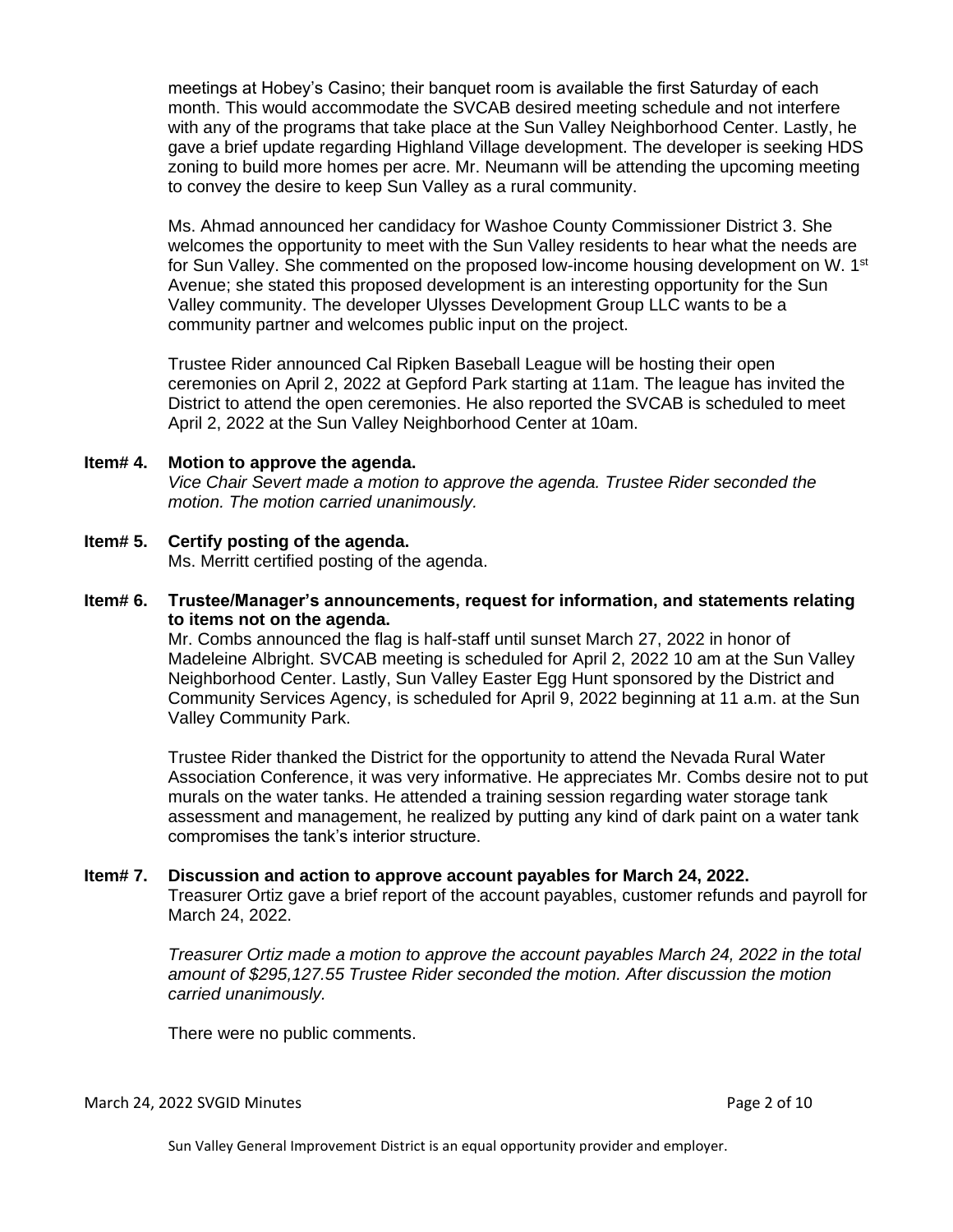#### **Item# 8. Discussion and action to approve board meeting minutes of March 10, 2022.**

*Trustee Rider made a motion to approve the Sun Valley General Improvement District Board Meeting Minutes of March 10, 2022 as submitted. Vice Chair Severt seconded the motion. The motion carried unanimously.*

There were no public comments.

#### **Item# 9. Discussion and action to approve final 2022 spring District newsletter.**

Ms. Glenn with roo co. provided a copy of the final draft spring newsletter for review and approval. The newsletter promotes the upcoming movie in the park, opening of the pool, information on citizen advisory boards, outreach to local veterans, reminder to water days, a thank you message from Mr. Combs. Announcements of the upcoming Give Away Day and the Keep Truckee Meadows Beautiful annual Great Community Cleanup event and other important dates between April and June. She also reported depending on the outcome of an upcoming agenda item regarding the 2.5% rate increase, she will add an article regarding such.

Vice Chair Severt requested to bullet point or bold the days for the water day article to draw more attention to the customers.

Treasurer Ortiz inquired what months are covered with the newsletter spring edition. She also wanted to know if it was possible to include the April 2, 2022 SVCAB meeting under important dates. She also requested that once the SVCAB has finalized their meeting schedule and location, the District advertise the new schedule.

Ms. Glenn responded the spring edition covers the months of April thru June; the next newsletter is scheduled for July. The newsletter is scheduled for its first distribution April 4<sup>th</sup>; the SVCAB meeting would have already taken place prior to distribution.

Ms. Dowling commented the District would not be able to promote the SVCAB meeting schedule in the spring edition due to the timing of distribution. The District can include SVCAB future meeting dates in the upcoming summer edition.

Vice Chair Severt requested the newsletter to include Washoe County's website in the SVCAB article so those that are interested in attending a meeting, can view the meeting schedule.

Chairperson Ainsworth requested staff to include the SVCAB meeting on the District's calendar and Facebook page.

Ms. Merritt reported the District posts the SVCAB meeting agenda from Washoe County, staff posts the agenda in the District's front lobby, Sun Valley Neighborhood Center and on the District's Facebook page.

Audience member Mr. Neumann inquired about the announcement of the Truckee Meadows Fire Protection Green Waste events.

Ms. Merritt responded she had shared the Truckee Meadows Fire Protection Green Waste event for north valleys on the District's Facebook page. She will share the Spanish Springs event once the date has been released.

#### March 24, 2022 SVGID Minutes Page 3 of 10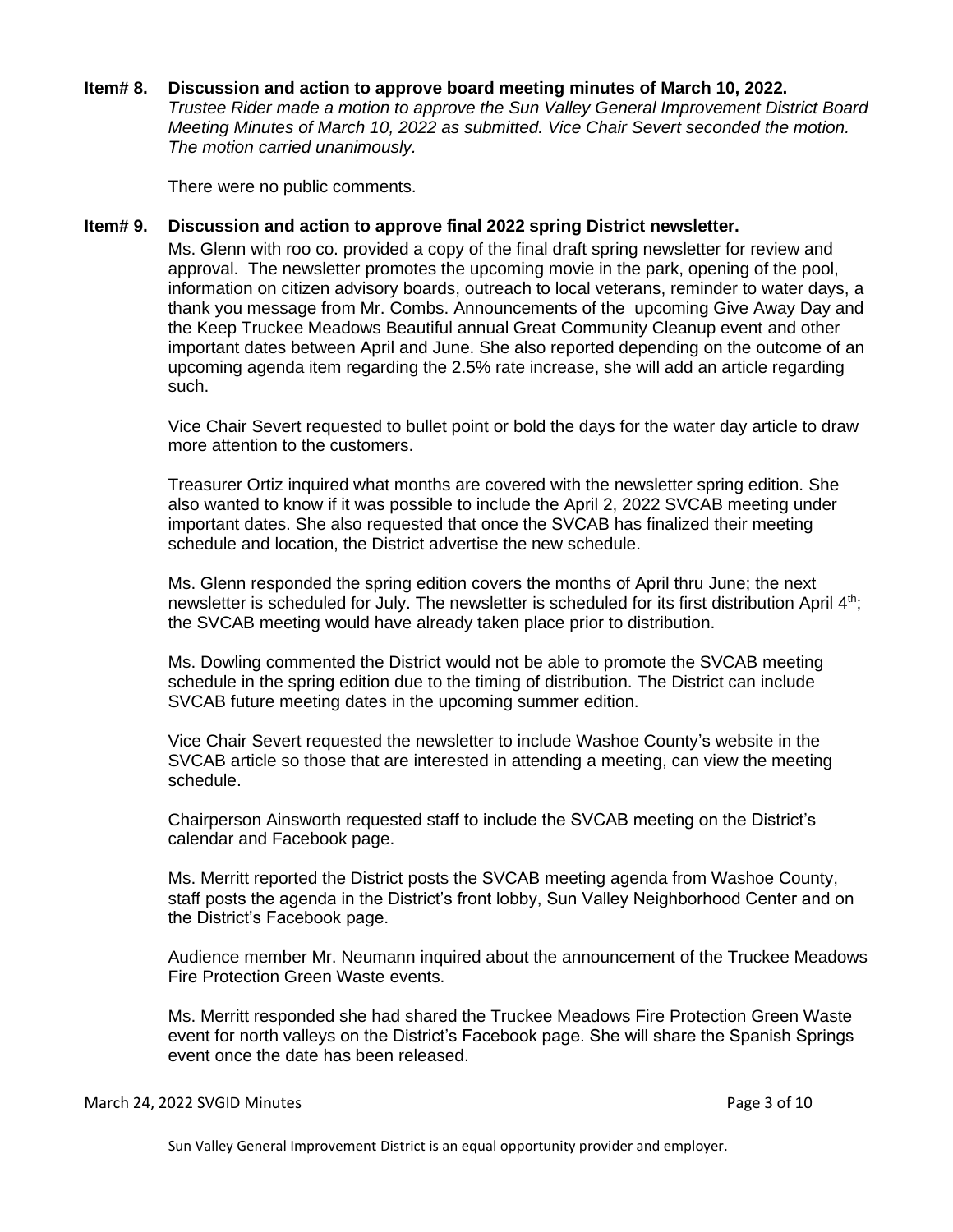*Vice Chair Severt made a motion to approve the newsletter as submitted and with the additional amendments; bolding watering days and including additional article regarding rate increase if needed. Trustee Rider seconded the motion. After discussion the motion carried unanimously.*

**Item# 10. Discussion and possible action to update District Personnel Policy 6 regarding eligible employees that can receive health benefits.**  Ms. Dowling provided a copy of the District's Personnel Policy 6 regarding benefits. Staff is requesting approval of the amendments to the policy that clarifies eligible employees that can receive health benefits. She stated by law the District is required to offer health benefits (medical, dental, vision and long-term disability) to regular employees who work 30 or more hours per week.

> *Treasurer Ortiz made a motion approve amendments to District Personnel Policy 6 regarding eligible employees for health benefits. Vice Chair Severt seconded the motion. The motion carried unanimously.*

There were no public comments.

**Item# 11. Discussion and action to approve For The Record proposal for board room recording equipment and software for a not to exceed amount of \$11,000.00.** 

Mr. Melton reported in 2015 the District converted its recordings of board meetings from cassette to digital. The District's current digital software is known as For the Record (FTR). At the time of conversion, the current operating version was compatible with windows 7; today windows 7 is no longer supported. Staff is seeking approval to replace its current recording equipment and software. Staff's recommendation is to continue with FTR, as it is commonly used throughout other governmental agencies as the preferred digital recording software.

Mr. Melton provided a copy of For The Record's proposal that includes an all-in-one FTR Touch Dell computer. The computer will come preloaded with the recording software. The proposal also includes ten new 18" gooseneck microphones and bases. The total proposal for equipment, licenses and software is \$7,867.50. Staff is requesting approval of a not to exceed amount of \$11,000.00 to accommodate additional services for onsite installation and training. The project would be paid from the District's Acquisition Fund.

Audience member Mr. Neumann inquired if the proposal includes video and telephone option for meeting attendance. He felt the proposal is high for just audio recording.

Chairperson Ainsworth responded the proposal is for audio only, similar to current recording setup.

*Vice Chair Severt made a motion to approve For The Record proposal with onsite installation and training with a not to exceed amount of \$11,000.00 paid from the District's Acquisition Fund. Trustee Rider seconded the motion. The motion carried unanimously.*

Secretary Barstow arrived at 6:30 pm

March 24, 2022 SVGID Minutes Page 4 of 10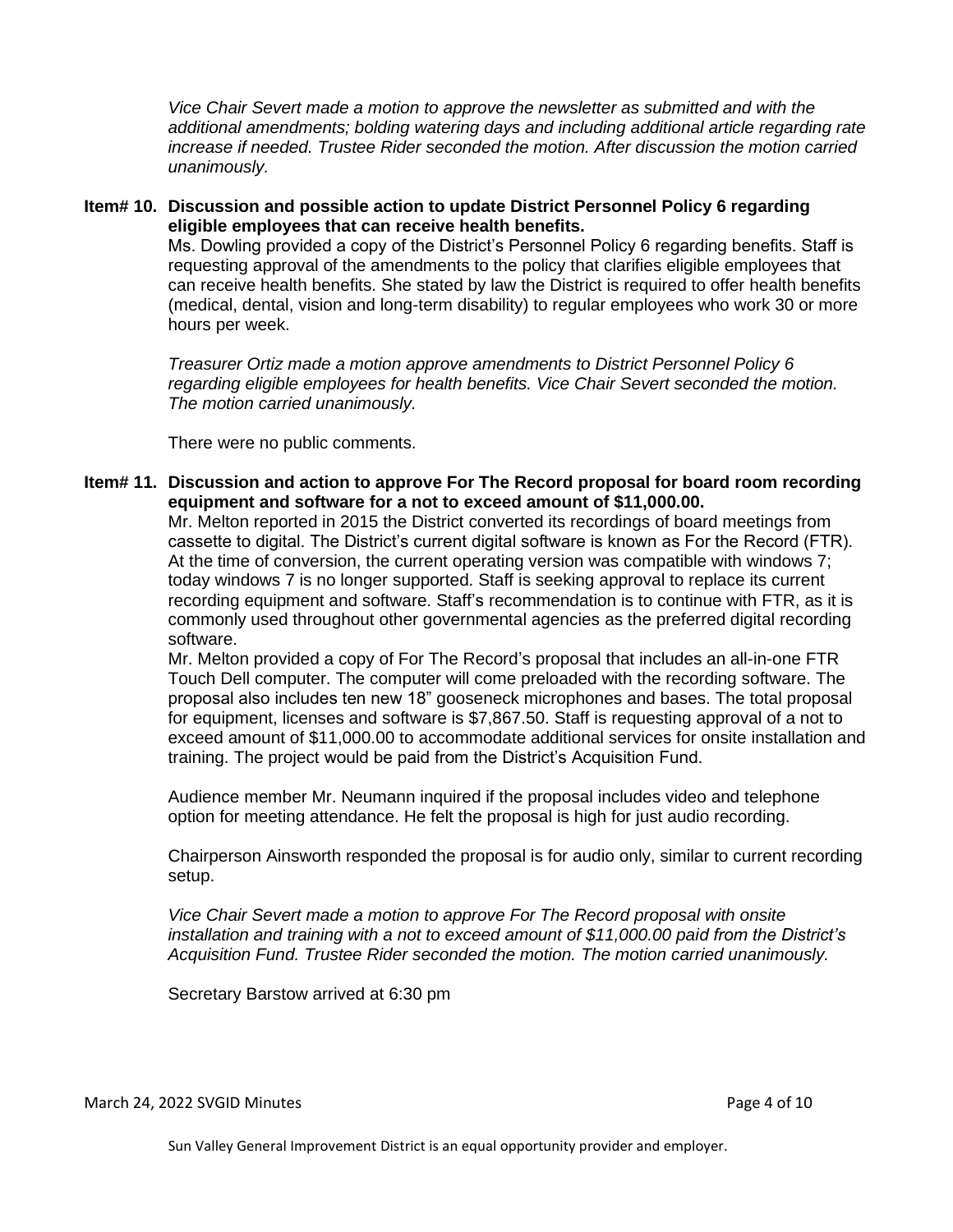## **Item# 12. Discussion and action to approve salary for newly appointed General Manager, Chris Melton.**

Mr. Combs reported the District Board of Trustees recently appointed Chris Melton as the District's new general manager. Staff was directed to have a formal agenda item to discuss and approve Mr. Melton's salary as the general manager. Mr. Combs provided a copy of the general manager job description and the District's salary chart. Mr. Combs reminded the board; the general manager position is a salary position set by the board. No salary range has been set for the general manager position.

*Vice Chair Severt congratulated Mr. Melton on his promotion and for accepting the position. She made a motion recommending an annual salary of \$107,000.00. Chair Ainsworth seconded the motion.*

During discussion Treasurer Ortiz inquired if Mr. Melton will be subject to a introduction period.

Mr. Combs responded all new hires and/or employees promoted into a new position are placed on a six-month introductory period. He stated when the District promotes a employee; that employee should be eligible to use their already has accrued sick and vacation time during an introduction period. This will eliminate the concern at the end of the year requesting approval to extend the period to use the time and/or be paid a set number of hours for not being able to use accrued time. However, all new hires can start using their accrued time after the six-month period.

*After discussion, the motion carried unanimously.* 

There were no public comments.

### **Item# 13. Discussion and possible action to implement Board approved 2.5% rate increase for residential, commercial from \$2.40 per one thousand gallons to \$2.46 per one thousand gallons, and bulk single use water consumption from \$3.36 per one thousand gallons to \$3.44 per one thousand gallons; as a direct pass through from Truckee Meadows Water Authority.**

Mr. Combs reported staff is requesting to implement the approved 2022 2.5% rate increase for water consumption only as a direct pass through from Truckee Meadows Water Authority (TMWA) that goes into effect May 1, 2022. As a reminder TMWA approved a multi-year rate increase, a 3% in 2017 a direct pass through to District customers, 3% in 2018 the District absorbed the increase with no pass through to District Customers. In 2019 and 2020 TMWA defer the 2.5% rate increase. The District Board of Trustees approved on April 18, 2021 a multi-year 2.5% water consumption only rate increase for 2021, 2022, and 2023. These increases are a direct cost to the District from TMWA, and as such, should be passed through. He reported under the direction of the Board of Trustees, staff is required to bring this for final approval each year for additional review and consideration to determine if a rate increase is needed. If approved, the increase will require a sixty-day period notice to the District customers of the effective date June 1, 2022.

Mr. Combs reported TMWA has a Tier rate system; Tier 1 with the 2.5% increase will raise the cost per thousand gallons from \$1.61 to \$1.65 for the first 34,000,000 gallons. There are eight months (April thru November) out of the year that the District uses in excess of the 34,000,000 gallons triggering TMWA's Tier 2. The 2.5% increase will raise the cost per thousand gallons from \$2.67 to \$2.74. During these months the District experiences a loss

March 24, 2022 SVGID Minutes Page 5 of 10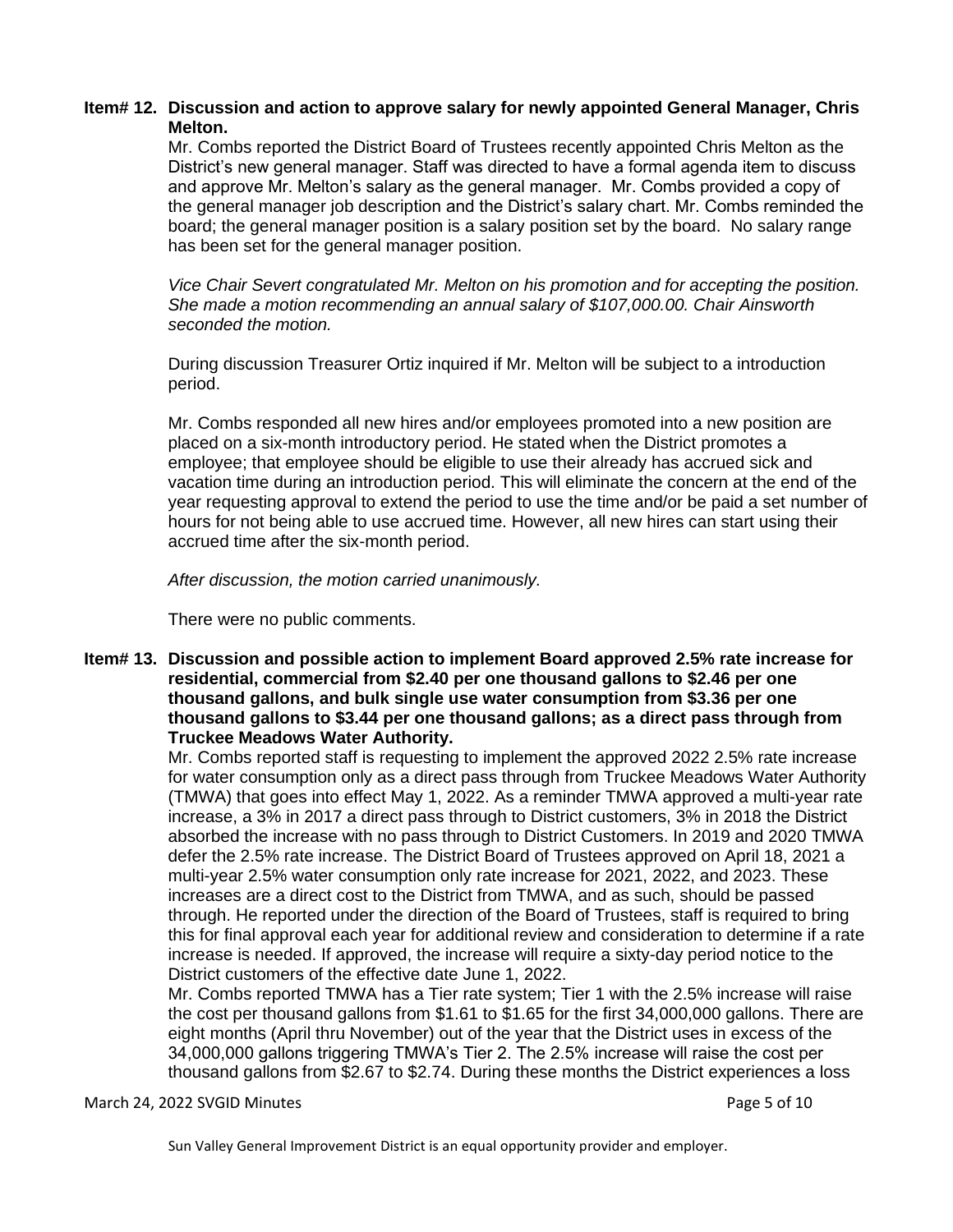of approximately \$87,000.00. The District does not have a tier rate structure. The current rate for residential and commercial customers is \$2.40 per thousand gallons; with the 2.5% increase it will raise the cost per thousand gallons to \$2.46. The current rate for bulk single use is \$3.36 per thousand gallons; with the 2.5% increase it will raise the cost per thousand gallons to \$3.44. The average monthly usage is 5,000 gallons per single family dwelling; this equates to a \$0.30 monthly increase. The average monthly high usage is 12,000 gallons per single family dwelling; this equates to a \$0.72 monthly increase. He reported staff believes that the rate increase should be by consumption only and not on base rates at this time. The rate increase on consumption will be paid by customers who use the most water and will be less disruptive on our fixed income customers and those who conserve water.

Trustee Rider commented approving a rate increase is not taken lightly. He understands the need for it, but he wants it to be known it is not because the District is being fiscally irresponsible. This increase is a direct pass through from TMWA who initially raised the water rate. The District has to pass through the increase in order to remain viable and continue delivering safe drinking water.

Vice Chair commented she agrees with Trustee Rider's statement. She would rather increase the rate incrementally as needed, instead of having to do one large increase in the future.

Treasurer Ortiz commented it is unfortunate that TMWA continues to raise the rates.

Chair Ainsworth agreed with all trustees' statements, and stated it has to be considered as a pass through. It is unfortunate everybody's rates are increasing.

Audience member Mr. Neumann suggested adding an article in the District newsletter noticing the District customers of the rate increase. The article should include that the increase is a direct impact by TMWA and not by the District.

Audience member Ms. Burns thanked the District for allowing the use of the Sun Valley Neighborhood Center for the April 2, 2022 Sun Valley Citizen Advisory Board meeting. She also commented on the new Washoe County Neighborhood Meeting HUB website. The new HUB website is the primary location for neighborhood meeting information.

*Vice Chair Severt made a motion to approve implementing the approved 2.5% rate increase for residential, commercial from \$2.40 per one thousand gallons to \$2.46 per one thousand gallons, and bulk single use water consumption from \$3.36 per one thousand gallons to \$3.44 per one thousand gallons, effective June 1, 2022. Trustee Rider seconded the motion. The motion carried unanimously.*

## **Item# 14. Review and discussion f the District's tentative budget for Fiscal Year 2022/2023 with action to approve.**

Mr. Combs reported the District is required to prepare and submit a tentative budget to the Nevada Department of Taxation on or before April 15, 2022. He stated there will be a standing agenda item regarding the budget on every agenda until the District holds its public hearing on the tentative budget scheduled for May 26, 2022. He gave a brief overview of the District's proposed tentative budget for fiscal year 2022/2023. Mr. Combs stated the water revenue and water purchased reflect a 2.5% increase due to the Truckee Meadows Water Authority rate increase. The District has not received its Health Insurance renewal yet, but it

#### March 24, 2022 SVGID Minutes Page 6 of 10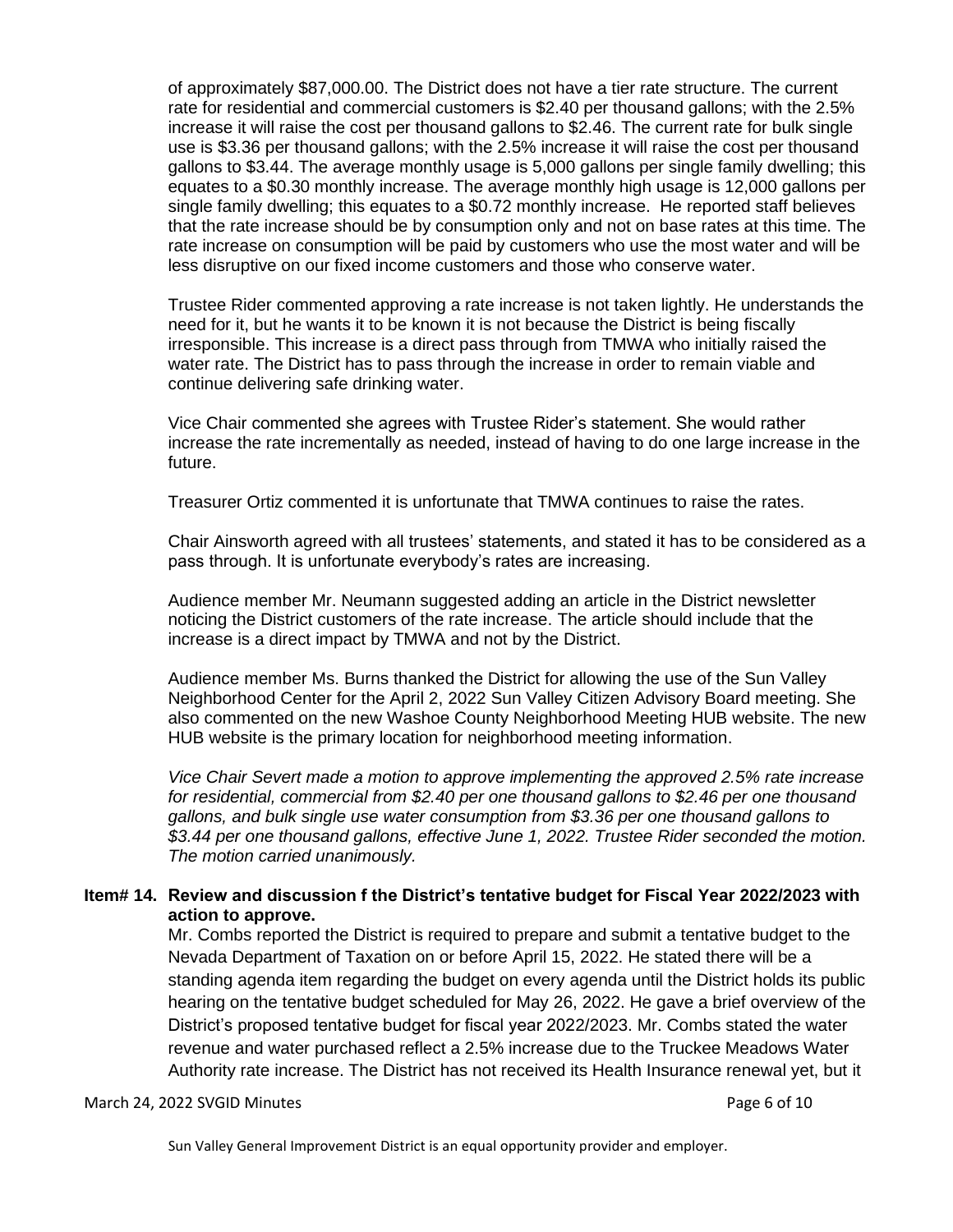is projected to be a 20% increase in premiums. Prior year health insurance premiums were flat. Staff will continue to monitor health insurance, but the District is limited to on health insurance providers because of having to offer insurance to eligible retirees per NRS. The liability insurance is projected to have a 5% increase in premiums. The District's compensation has 5% built in to cover performance raises; there is also a 0.50% increase by PERS. Staff increased various repair and maintenance items, such as fuel and materials, due to inflation. Staff also increased BLM Rent; several of the District's BLM leases are up for renewal and the District is obtaining a new BLM lease for Highland Ranch Parkway. He reported BLM is now requiring surety bonds for each site at the time of renewal or new applications. He proceeded and reported staff is budgeting for the upcoming legislative session, compensation study and a water rate study. Mr. Combs reported the District's Water Fund consists of; Revenues \$3,715,300, Expenses \$3,721,781, providing a proposed Net Income Loss for the Water Fund (\$6,481).

Mr. Combs reported on the District's Sewer Fund; sewer revenue and expenses increases are very similar to the Water Fund, related to new development, projected insurance increase and other various services. The District's biggest expense for sewer is due to the Truckee Meadows Water Reclamation Facility (sewer treatment plant). Mr. Combs reported the District's Sewer Fund consists of; Revenues \$3,250,362, Expenses \$3,147,372, providing a proposed Net Income for the Sewer Fund \$102,990.

Mr. Combs reported the District's Acquisition Fund consists of; Revenues \$1,719,335, Expenses \$3,058,300 providing a proposed Net Income Loss for the Acquisition Fund (\$1,338,965). Mr. Combs reported the District is projected to receive \$392,585 in Ad Valorem; this is due to growth of the community. He also reported on the capital improvement projects for water, sewer and recreation; some of the capital improvement projects are identified in the District's Water and Sewer Master Plan Schedules. There are other capital improvement projects that are identified by staff. Some of these projects include software upgrades, field and office equipment purchase, office remodel, new roof for the main office, new dump truck, studies that might require outside consulting, repair and maintenance of some of the District's tanks, vaults, meters and clean outs as well as some other potential purchases that would be classified as an asset. He reminded the board; a lot of the infrastructure improvements will be developer paid. He stated the District currently has enough reserves built up in its Acquisition Fund to cover these expenses.

Mr. Combs reported the revenue for the Properties and Garbage Fund is contributed from the Prosser Rentals and Garbage Franchise Fee. The District receives a portion of the fees collected for garbage service that is contracted out to Waste Management. He reported the Properties and Garbage Fund is what is used for beautification projects, such as cleanups and recycling days, junk car removal and the garbage subsidy program. Mr. Combs reported the District's Properties and Garbage Fund consists of; Revenues \$244,320, Expenses \$119,650, providing a proposed Net Income for the Properties and Garbage Fund \$124,670.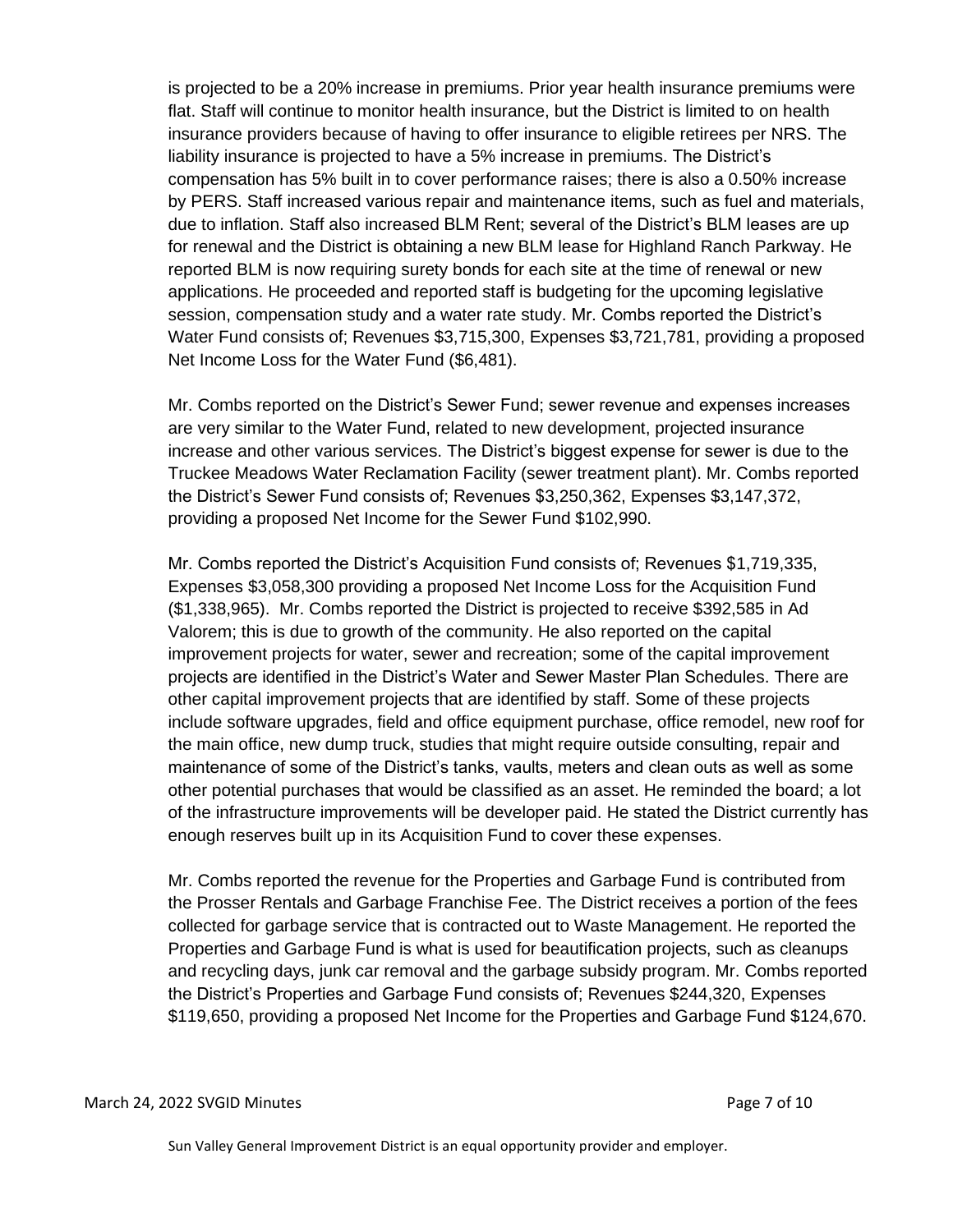Mr. Combs reported last year the District was able to open the pool, but it had a short season due to the poor air quality from forest fires. The District budgeted for the additional revenue of \$90,000 from Washoe County. These funds are to applied toward park and pool improvements. He reported there is an increase to pool compensation to help obtain and retain lifeguards for this season. He proceeded with the District's Recreation Fund, the fund consists of; Revenues \$436,500, Park Expenses \$188,412, Pool Expenses \$218,255; providing a proposed Net Income for the Recreation Fund \$29,833.

Lastly, Mr. Combs reported 2022/2023 overall budget summary for all funds revenues is projected at \$9,365,817, all funds expenses is projected at \$10,453,770; an overall Net Income Loss of (\$1,087,953). He stated the net income loss is due to the capital improvement projects; some projects might get deferred to next fiscal year or developer paid, reducing the overall net income loss. He thanked staff for all of their hard work with assembling the District's 2022/2023 tentative budget and requested approval of the draft tentative budget.

The board thanked Mr. Combs for his presentation of the 2022/2023 tentative budget.

Audience member Mr. Neumann inquired about the capital improvement project upgrading a portion of the sewer interceptor. He also inquired if there was going to be an increase in street-cut repairs based in the inflation of materials. Lastly, he suggested District staff inquire about the warranty on the District office building roof prior to replacing it.

Mr. Melton responded, as part of the improvements required for the Highland Village Phase I development, a portion of the sewer interceptor needs to be upgraded. This project is will be developer paid. He also reported the District performs its own cold patches whenever the District cuts the road. Washoe County and RTC invoices the District once they have done the actual road repair. Based on the number of street cuts, the District didn't feel the need to increase the line item. There is also enough in the budget to cover street cuts and including raising District facilities if Washoe County or RTC performs any road repairs.

*Trustee Rider made a motion to approve Sun Valley General Improvement District 2022/2023 tentative budget as presented. Vice Chair Severt seconded the motion. The motion carried unanimously.* 

There were no public comments.

- **Item# 15. Legal report by Maddy Shipman.** None
- **Item# 16. Field report by Chris Melton.**

Mr. Melton reported on the following:

▪ He regrets to inform the board, two grade three service technicians have recently resigned. Management is doing its best to recruit to fill the vacancies.

March 24, 2022 SVGID Minutes Page 8 of 10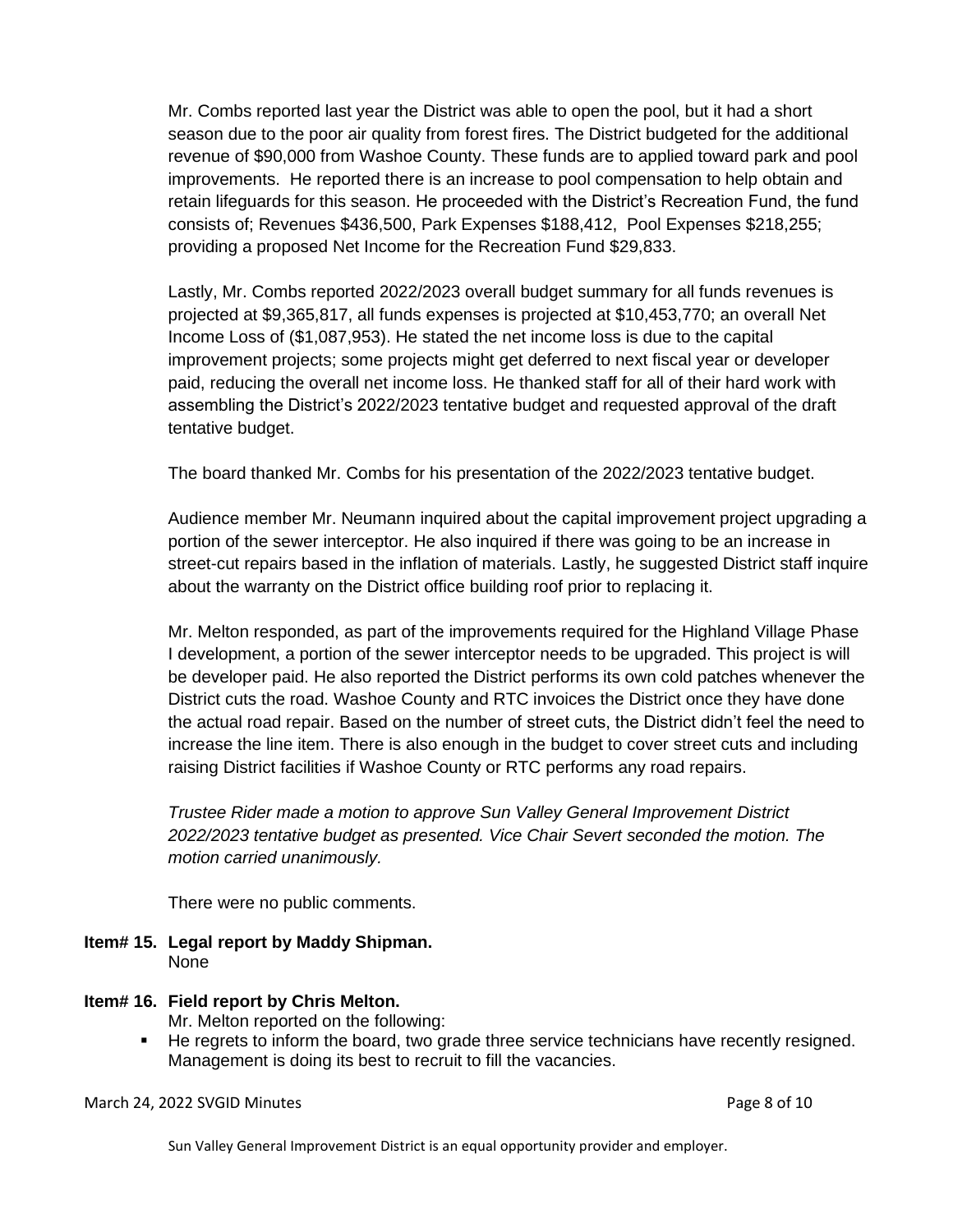Due to the recent resignations, the District currently does not have a certified backflow tester. Each year all commercial properties are required to have their backflow tested by the District. Due to the staffing shortage, he is allowing each commercial customer have their backflow tested by a certified backflow operator. Customer's will be required to schedule and pay for the test to an independent contractor and provide the District the test results. The District will be sending letters to each commercial customer regarding the testing requirements along with a list of local certified backflow operators. He stated if this is successful, he may recommend a Tariff change to implement this practice and save the District 160 hours that is spent towards testing.

## **Item# 17. Office report by Erin Dowling.**

Ms. Dowling reported on the following:

- The District's winter evaluation ended March 21, 2022. District billing representative is working in setting the sewer average.
- She has working on the renewal process for the District's Garbage and Recreation Assistance Program.

### **Item# 18. Manager report by Jon Combs.**

Mr. Combs reported on the following:

- He has been working closely with Mr. Melton sharing as much information as possible to assist with an easy transition.
- He stated the board made a good decision appointing Mr. Melton as the new general manager. The District also has highly qualified staff to help support management to keep operations going smoothly.

### **Item# 19. Public Comments.**

Mr. Ainsworth commented it is concerning the hear Mr. Melton's report about the shortage of staff. The District should consider looking at the compensation package to remain completive in this tough market keeping qualified employees.

Carmen Ortiz commented she is an active community member; she is the chair of the Sun Valley Citizen Advisory Board and a trustee to the Sun Valley General Improvement District. She announced her candidacy for Assembly District 27.

#### **Item# 20. Board Comments.**

Trustee Rider congratulated Ms. Ortiz and wished her good luck in the upcoming election. He commented one of the District's water storage tanks had a security breach. A hole was cut into the fence for access to graffiti the tank. He complimented Mr. Melton for the quick response time by staff securing District facilities and performing graffiti removal.

Secretary Barstow thanked the District for the get-well card. He clarified his comments at the last board meeting regarding his request for more information; it came off as if staff was not keeping the board informed. He apologized for the delivery of his comment, that was not his intentions. Staff does a great job keeping the board apprised of District business and emergencies on a regular basis. He thanked Mr. Combs for his time dedicated to the District and he looks forward to working with Mr. Melton as the new General Manager.

Vice Chair Severt thanked Mr. Combs; when he assumed the general manager position, he was thrown into the job with no training. He since then has done a great job leading the District for the past several years. She thanked the District for the opportunity to attend the Nevada Rural Water Association conference. She was able to attend the training session for

#### March 24, 2022 SVGID Minutes Page 9 of 10